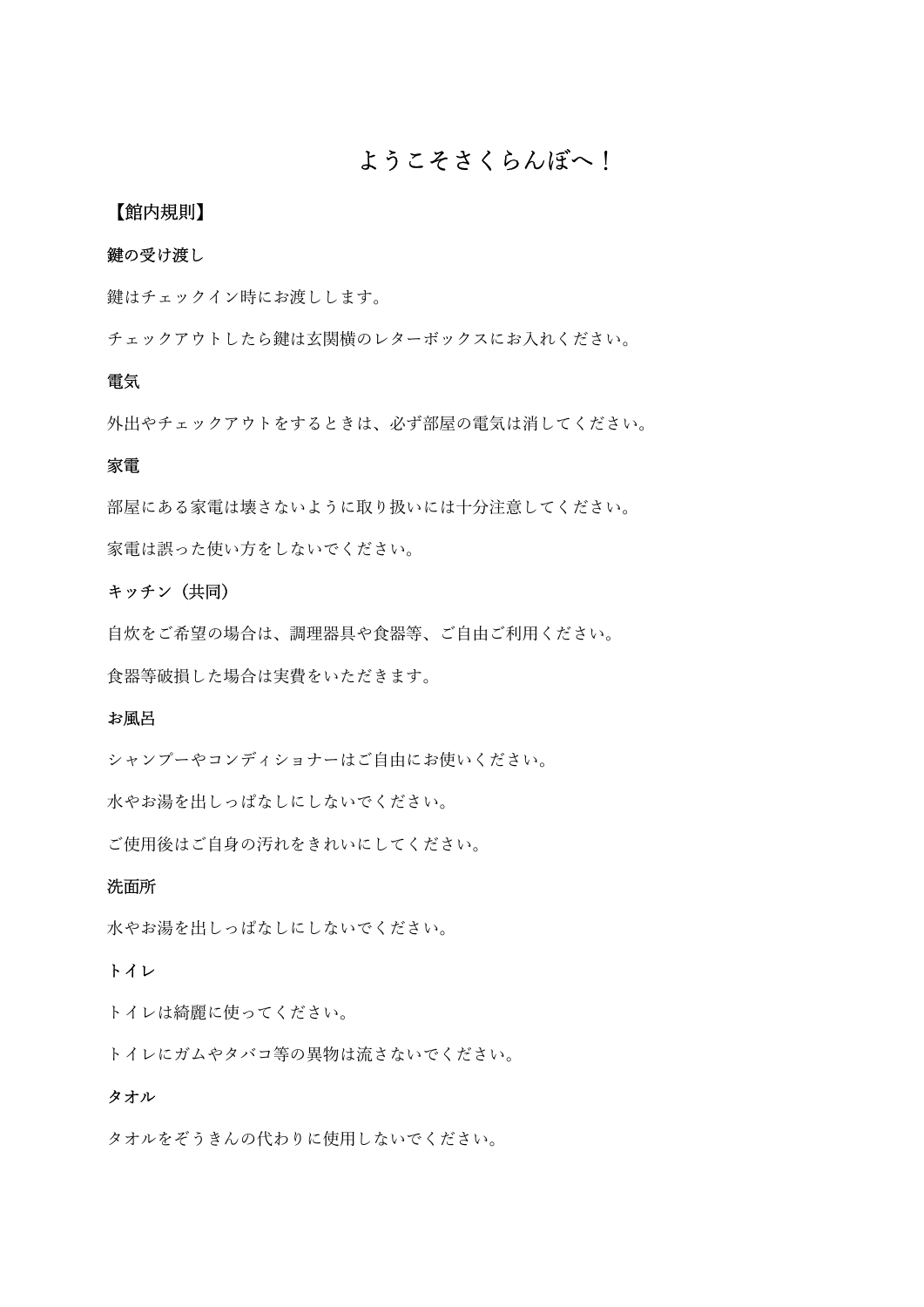#### ベッド

ベッドで寝る以外の行為をしないでください。

#### 家具

家具を汚したり傷などをつけないように注意して使ってください。

#### タバコ

タバコは全面禁煙です。

#### マナー

宿泊者以外は部屋に入れないでください。

近所の迷惑になることはやめてください。

部屋でパーティーや大音量で音楽などをかけないでください。

部屋にあるものは持ち帰らないでください。

#### その他

部屋の物を破損、過度に汚した場合は弁償をお願いしております。あらかじめご了承ください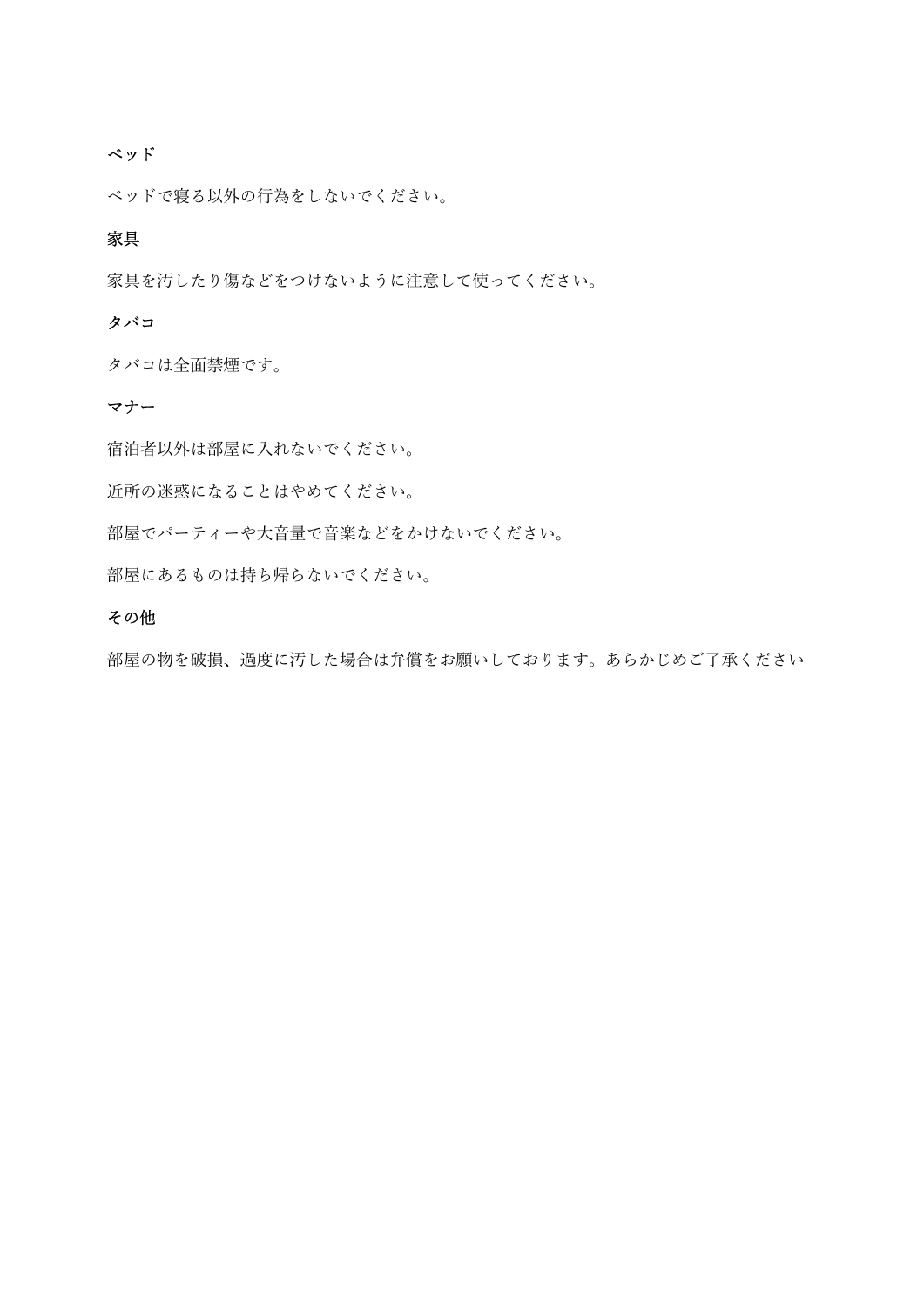## Welcome to Sakuranbo !

# 【House Manual】

#### Key delivery

A key will be provided at check in. Please contact us to arrange a time.

Please return the key to the letterbox upon check out.

#### Electricity

If you go out or check out, please make sure to turn off the room lights, etc.

Please be mindful not to overuse electricity.

#### Appliances

Please handle the appliances in your room with care and do not break them.

#### Kitchen

Feel free to cook in the kitchen.

The cooking utensils and tableware are available.

If the tableware etc. is damaged, we will charge you actual expenses.

#### Bath

Please keep clean.

Please feel free to use the shampoo and conditioner in the bathroom.

Please do not leave the water running.

#### Wash area

Please do not leave the water running.

#### Toilet

Please keep the toilet clean during use.

Please don't flush gum, cigarettes and other things except toilet paper.

#### Towel

Towels are provided to use.

Please do not use the towel for cleaning/dusting.

#### Bed

Please refrain from using the bed for any activity other than sleeping.

#### Furniture

Please be careful not to damage or tear the furniture.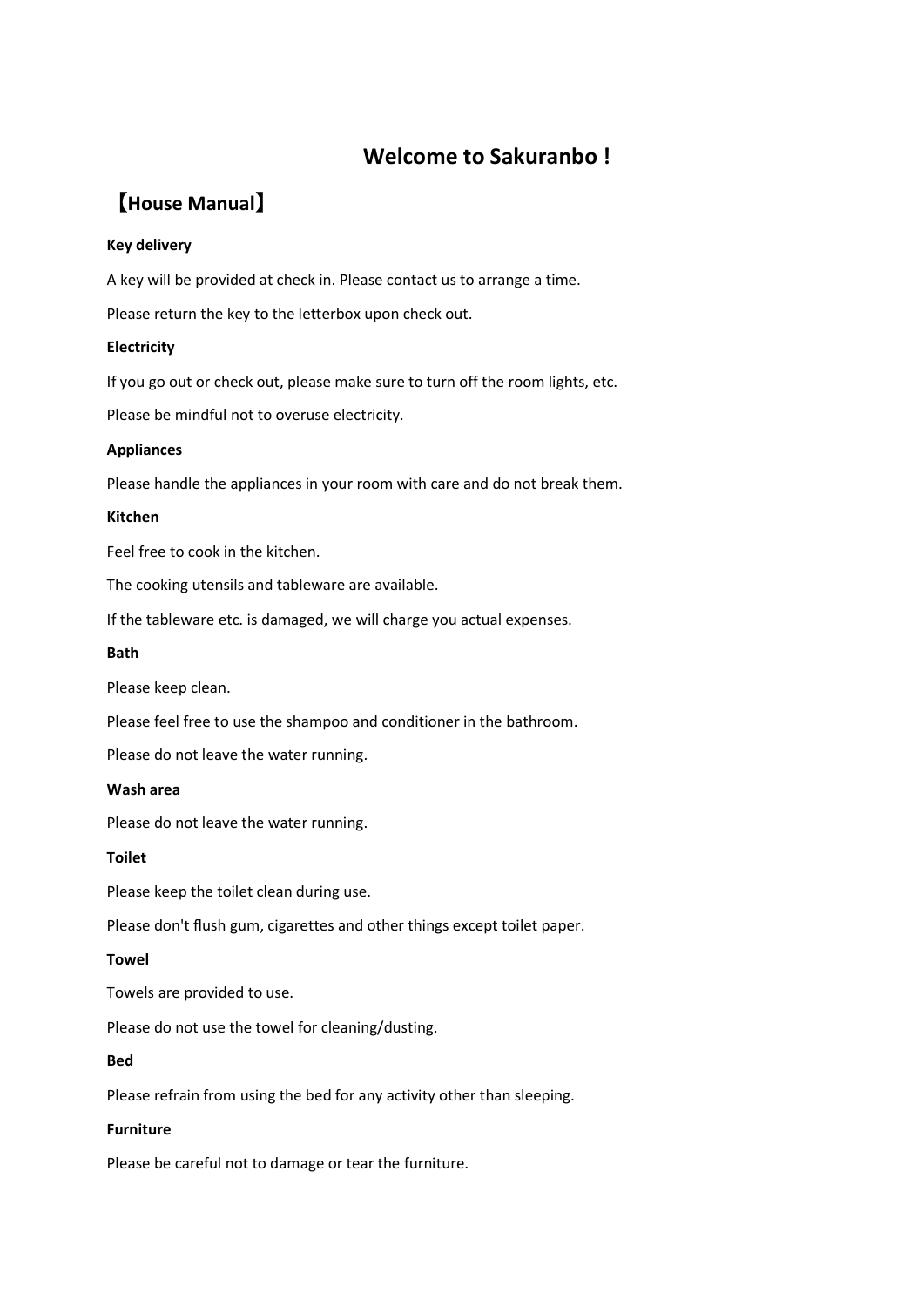#### Smoking

Smoking is prohibited in all areas.

#### Etiquette

Please remove your shoes before entering.

Please do not bring guests that are not on the reservation.

Please refrain from activities that would disturb the neighbors.

Please refrain from holding parties or playing music at loud volumes.

Please do not bring or use illegal drugs.

Please do not burn incense or spray other strong fragrances in the room.

Please do not take anything from the room.

#### **Others**

We demand compensation in the case that items in the room are damaged or severely dirtied.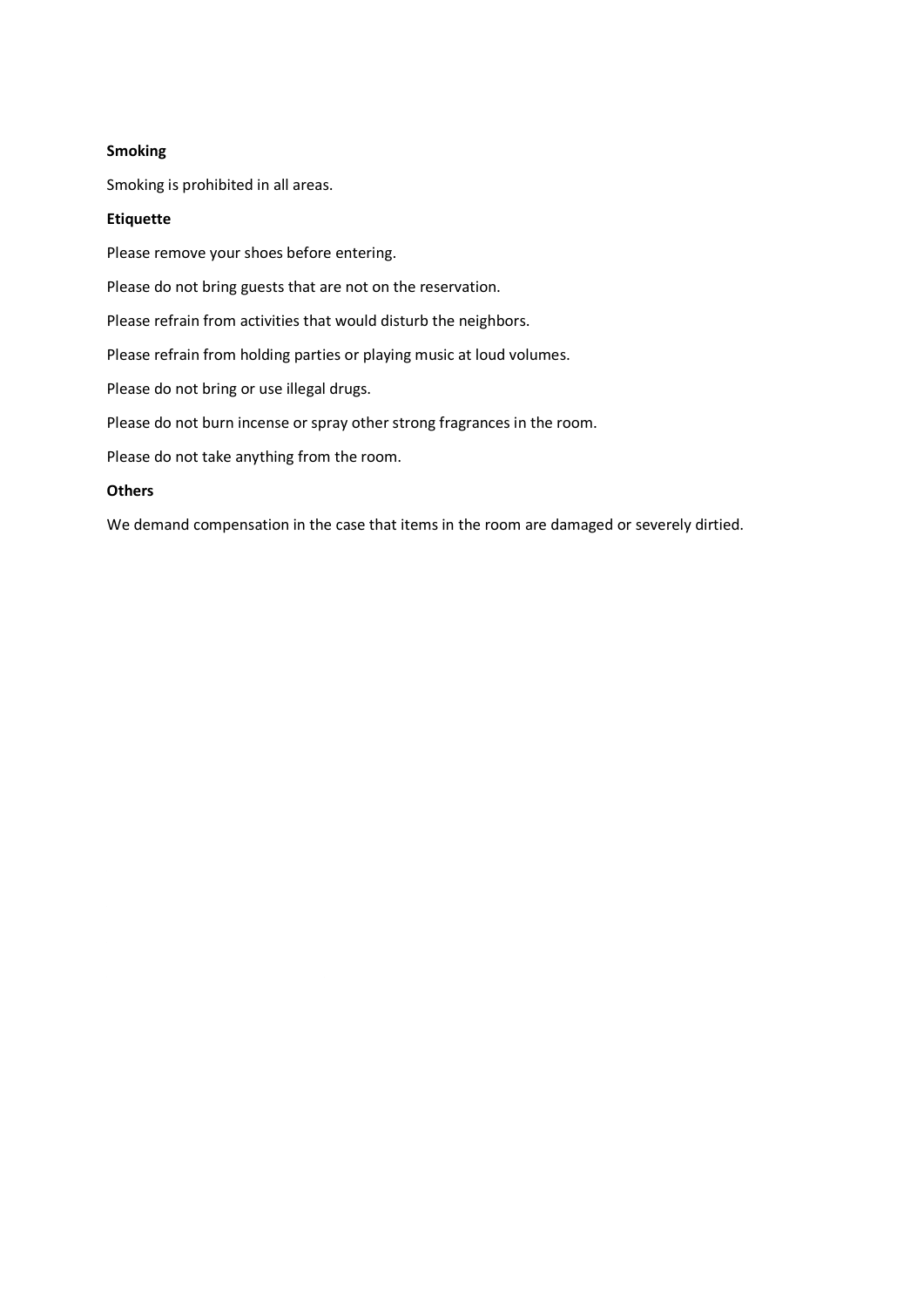# 欢迎来到 Sakuranbo

#### 钥匙交接

钥匙将在入住时交给您。请发信息来决定时间等安排吧。

退房后请将钥匙放在钥匙箱中。

详细情况将发信息与您联系。

## 电气

外出或退房时,请务必关空调及房间内电灯。 请注意不要过度用电。

## 家电

请十分小心地使用房间里的家电,以免弄坏。

### 厨房

您可以在厨房内做饭。

您可以使用烹饪器具。

您可以使用餐具。

如果餐具等损坏,我们将向您收取实际费用。

#### 浴室

保持清洁

请随意使用浴室里的洗发水和护发素。

请不要一直开着水龙头。

#### 化妆间

请不要一直开着水龙头。

## 厕所

请干净地使用马桶。

请勿将口香糖和香烟等异物冲进马桶。